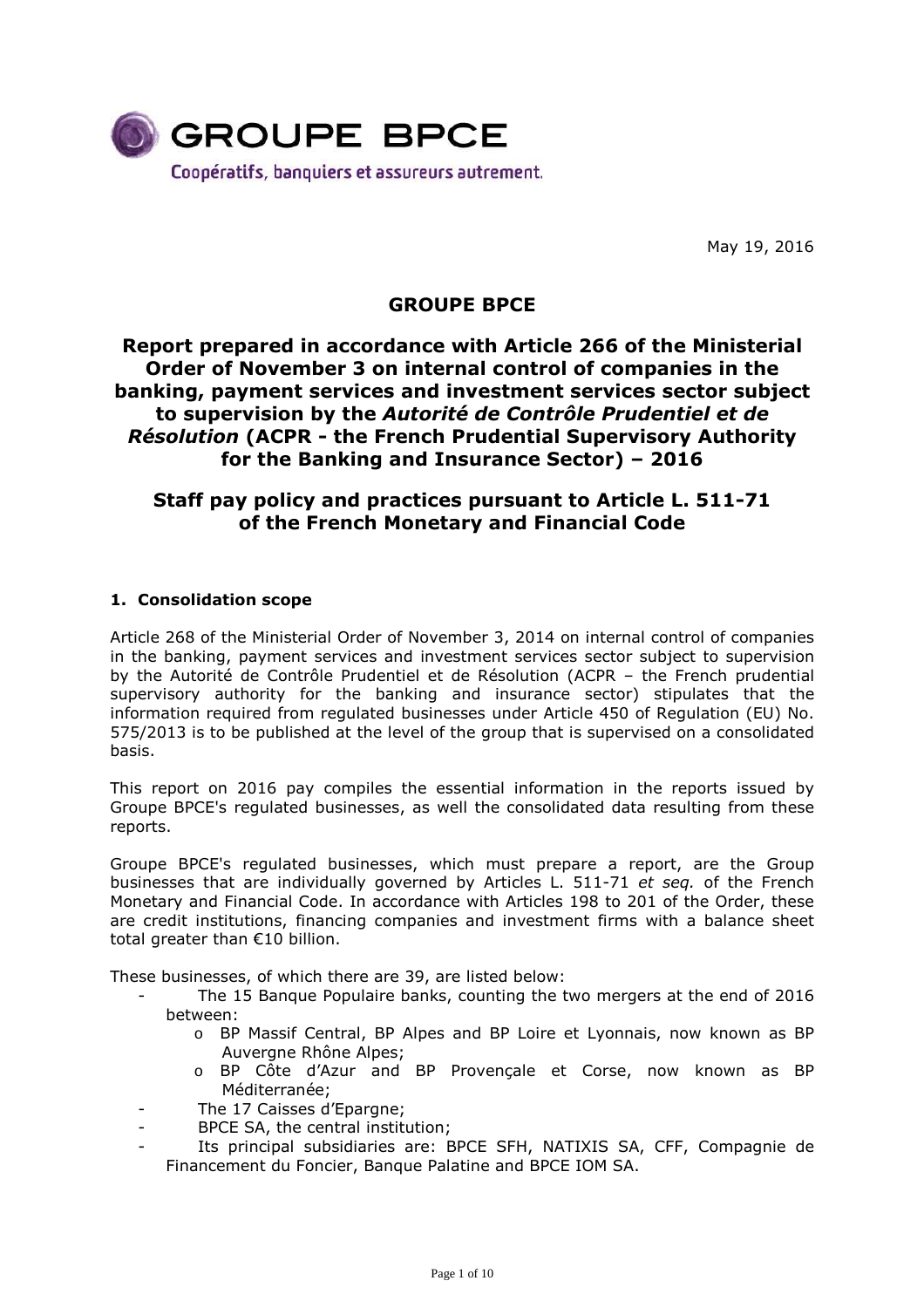Some of the Banque Populaire banks and Caisses d'Epargne have a balance sheet total of less than €10 billion. However, the decision has been made to apply the regulation to them individually in order to ensure that comparable entities are treated consistently and to reflect the financial solidarity mechanism existing between the companies in each of these two networks.

The regulation has been applied to other Group companies solely on a sub-consolidated or consolidated basis, or if the company is a material business unit of one of the businesses to which the regulation is applied individually. In this case, the information required for the Group company in question has been included in the report of the regulated business that is prepared on an individual basis and consolidates the accounts of that company.

In accordance with Article 200 of the Order, credit institutions, financing companies and investment firms with a balance sheet total less than or equal to €10 billion are covered by the above paragraph.

In accordance with Article 198, portfolio management companies and insurance or reinsurance companies remain unaffected.

Finally, in application of Article 201, Group companies active in other domains also remain unaffected, as they either do not have a balance sheet totaling more than €10 billion or do not have businesses that incur solvency and liquidity risks for the Group.

## **2. Procedure for determining which persons are defined by Article L. 511-71 of the French Monetary and Financial Code**

In accordance with European Directive 2013/36/EU (Articles 92 to 95) and its enactment in the French Monetary and Financial Code (sub-section 3 - articles L. 511-71 to L. 511- 88), which came into force in November 2014, as well as the European Commission's Delegated Regulation No. 604/2014, which is in effect for all pay awarded in 2014 and thereafter, Groupe BPCE companies are required to identify the categories of personnel whose professional activities have a material impact on the institution's risk profile based on 15 qualitative and 3 quantitative criteria.

These criteria were implemented within Groupe BPCE through a Group standard adopted by the BPCE SA Supervisory Board. This standard was transmitted to all Group businesses that are individually governed by the regulation (the 39 businesses mentioned in Paragraph 1), with the understanding that each business shall also apply it to the businesses that fall within their sub-consolidation scope and are governed by the regulation on a consolidated or sub-consolidated basis.

Within each business, the list of identified employees is subject to an annual peer review involving the risk management, compliance and human resources divisions.

## **3. Decision-making process for the pay policy**

A Remuneration Committee has been established in all businesses to which the regulation is applied on an individual basis, except for Compagnie de Financement Foncier, an entity without employees where the role of Remuneration Committee is held by the Board of Directors.

In each company, the Remuneration Committee is composed of at least three members of the governing body, some of whom are independent directors.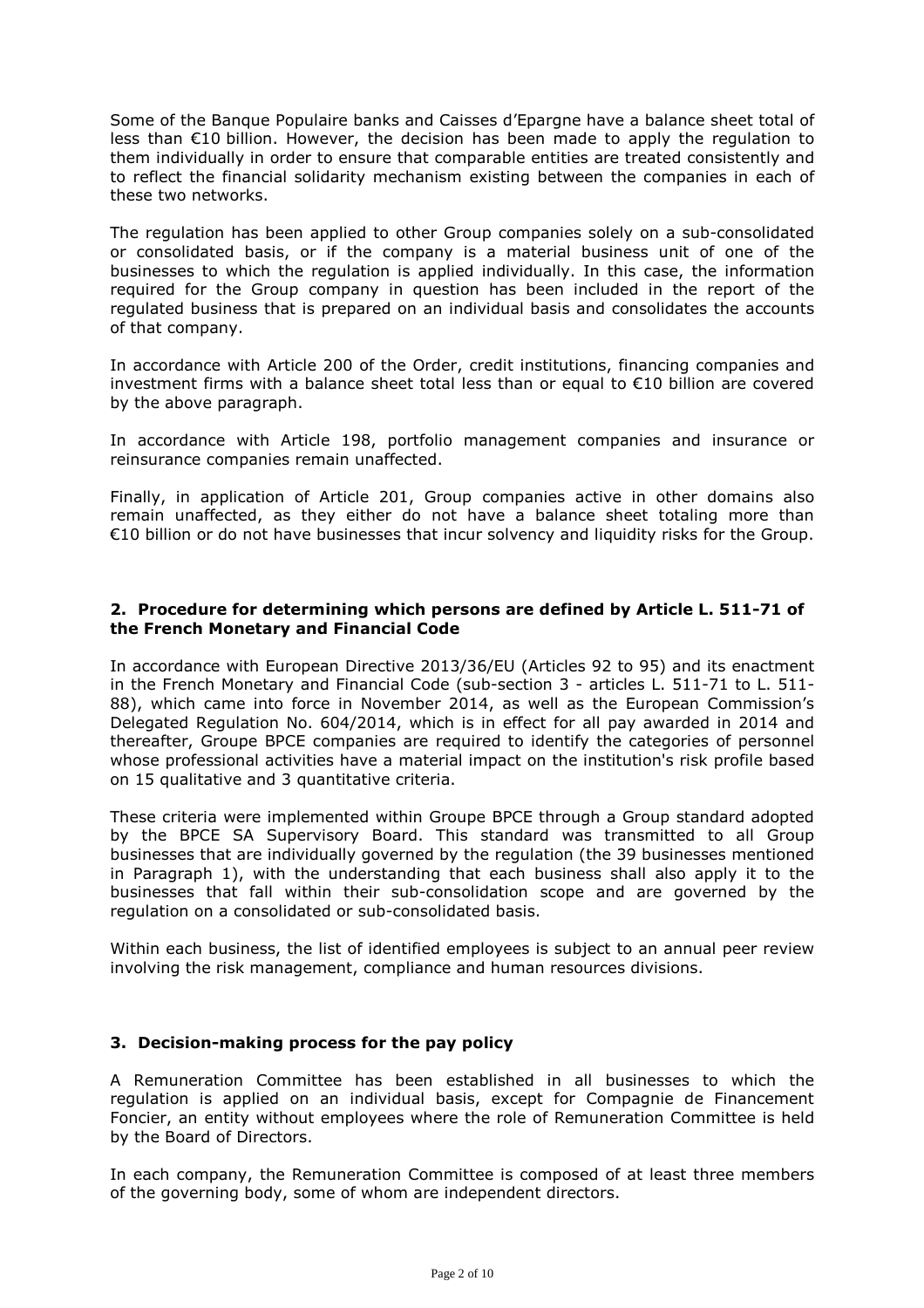The Committee is chaired by an independent director in compliance with the recommendations of the Corporate Governance Code for listed companies amended in November 2015 by the French Private Companies Association (AFEP) and the French Business Confederation (MEDEF).

The members of the Committee cannot be corporate officers of the business, tied to the business or another Groupe BPCE company by an employment contract, or members of the Audit and Risk Committee.

The Committee generally meets three to four times a year.

In particular, it conducts an annual review of:

the principles of the pay policies of the company;

pay, remuneration and benefits of any kind granted to the company's corporate officers;

pay granted to the Head of Risk Management and Head of Compliance.

The Remuneration Committee provides its opinion on proposals made by Executive Management regarding persons defined under Article L.511-71 and makes suggestions to the Board of Directors or Supervisory Board regarding the principles of the pay policy for these people.

The Board of Directors or Supervisory Board adopts the principles of the pay policy based on the recommendation of the Remuneration Committee.

# **4. General principles**

The pay policy for Groupe BPCE businesses is a key element in the implementation of the Group's strategy. Its purpose is to establish pay levels that are competitive in its respective markets and it is structured to promote employee commitment over the long term, while ensuring risks and compliance are managed appropriately. It reflects the collective and individual performance of its business lines.

The practices of Group businesses and those of other banking institutions in France and abroad are compared on a regular basis in order to ensure the pay policy remains competitive and appropriate for each business line.

Total pay in each business is structured around the following three components:

- fixed pay;
- annual variable pay for all or some employees;
- collective pay related to employee savings schemes.

Each employee receives all or some of these different components based on his or her responsibilities, skills and performance.

Fixed pay reflects the skills, responsibilities and expertise expected for a position, as well as the role and importance of duties in the organization. It is determined according to the specific characteristics of each business line in its local market.

Annual variable pay is awarded based on the achievement of quantitative and qualitative objectives that have been determined in advance and formally set out during the annual performance evaluation.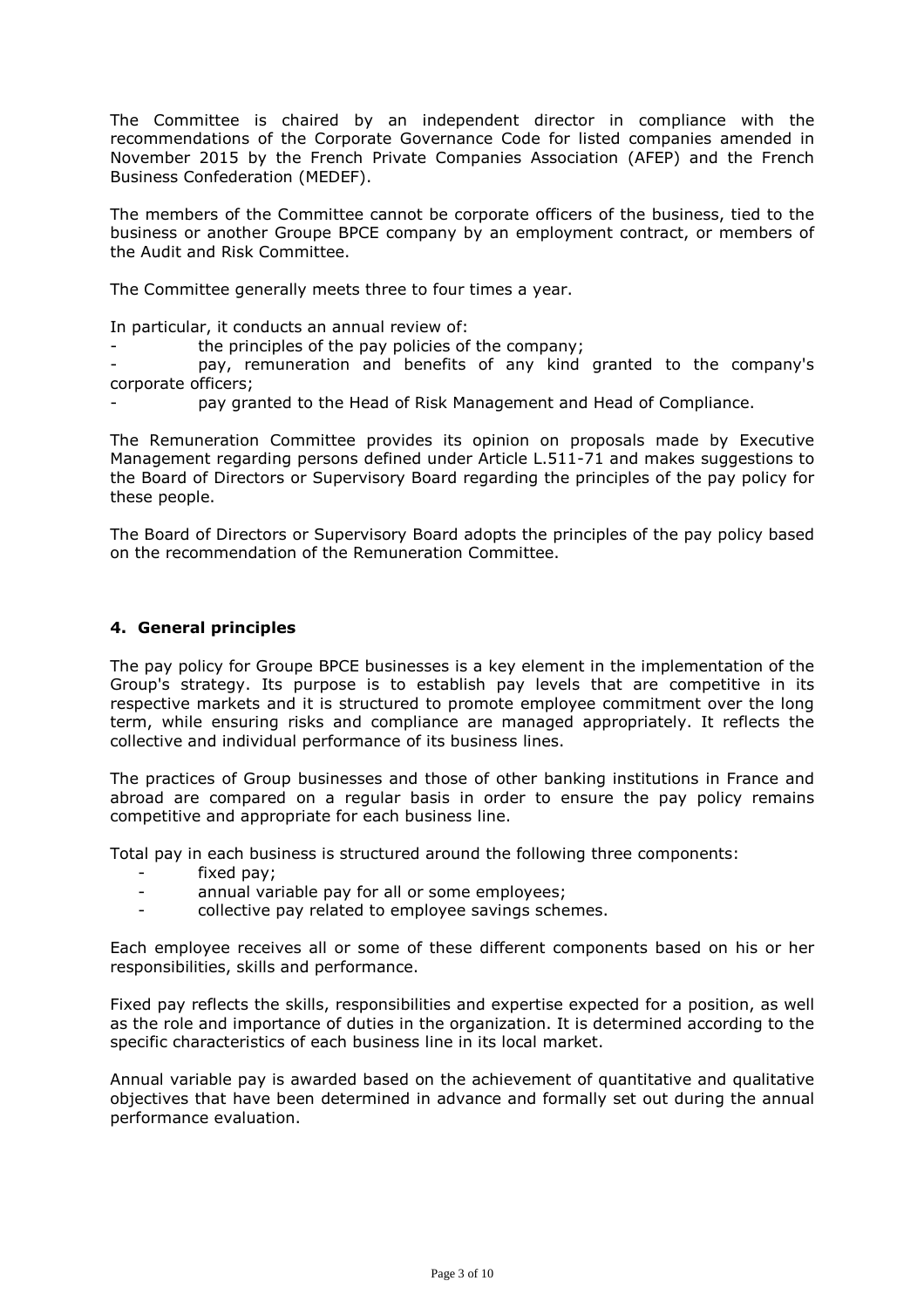## **5. Ratios between fixed and variable components**

The ratio between the variable and fixed pay components depends on the category of the employee and his or her level of responsibility.

In most businesses, the ratio is capped at

- 80% for the Chief Executive Officer or Chairman of the Management Board,
- 50% for Deputy Chief Executive Officers or Management Board members,
- Less than 50% for other employees, with the percentage depending on level of responsibility.

In certain cases (Banque Palatine, CFF, BPCE SA), some employees who are not company directors may receive a variable component that is greater than 50% of fixed but it is always capped at 100%.

Only BPCE SA, for its Chairman of the Management Board, BRED, for its traders, and Natixis provide for the possibility of a ratio that may exceed 100% and go as high as 200%. This would have to be approved by their Annual General Shareholders' Meeting in accordance with Article L.511-78 of the French Monetary and Financial Code.

## **6. Characteristics of the pay policy**

The policy on the payment of variable pay for persons defined in Article L.511-71 of the French Monetary and Financial Code.

## *6.1 Groupe BPCE scope excluding Natixis*

In accordance with Articles L. 511-71 to L. 511-85 of the French Monetary and Financial Code, the policy with regard to the payment of variable pay (schedule, percentage paid in shares, penalties) is as follows:

## Proportionality

The rules governing the payment of variable pay apply only when the variable pay attributed is equal to or greater than the threshold of €100,000.

If the variable pay is equal to or greater than this threshold, the rules governing the payment of variable pay apply to the full variable pay amount.

#### Deferred and conditional payment of a portion of variable pay

The payment of a portion of the variable pay awarded for a fiscal year is deferred over time and conditional.

In the event of death, the non-vested deferred portion vests immediately, net of any penalties.

This payment is staggered over the three years that follow the year in which the variable pay was awarded, paid in one-third installments.

#### Amount of deferred variable pay

The percentage of deferred variable pay corresponds to 50%, increased to 60% if the variable component is equal to or greater than €500,000 and 70% if it is equal to or greater than €1,000,000.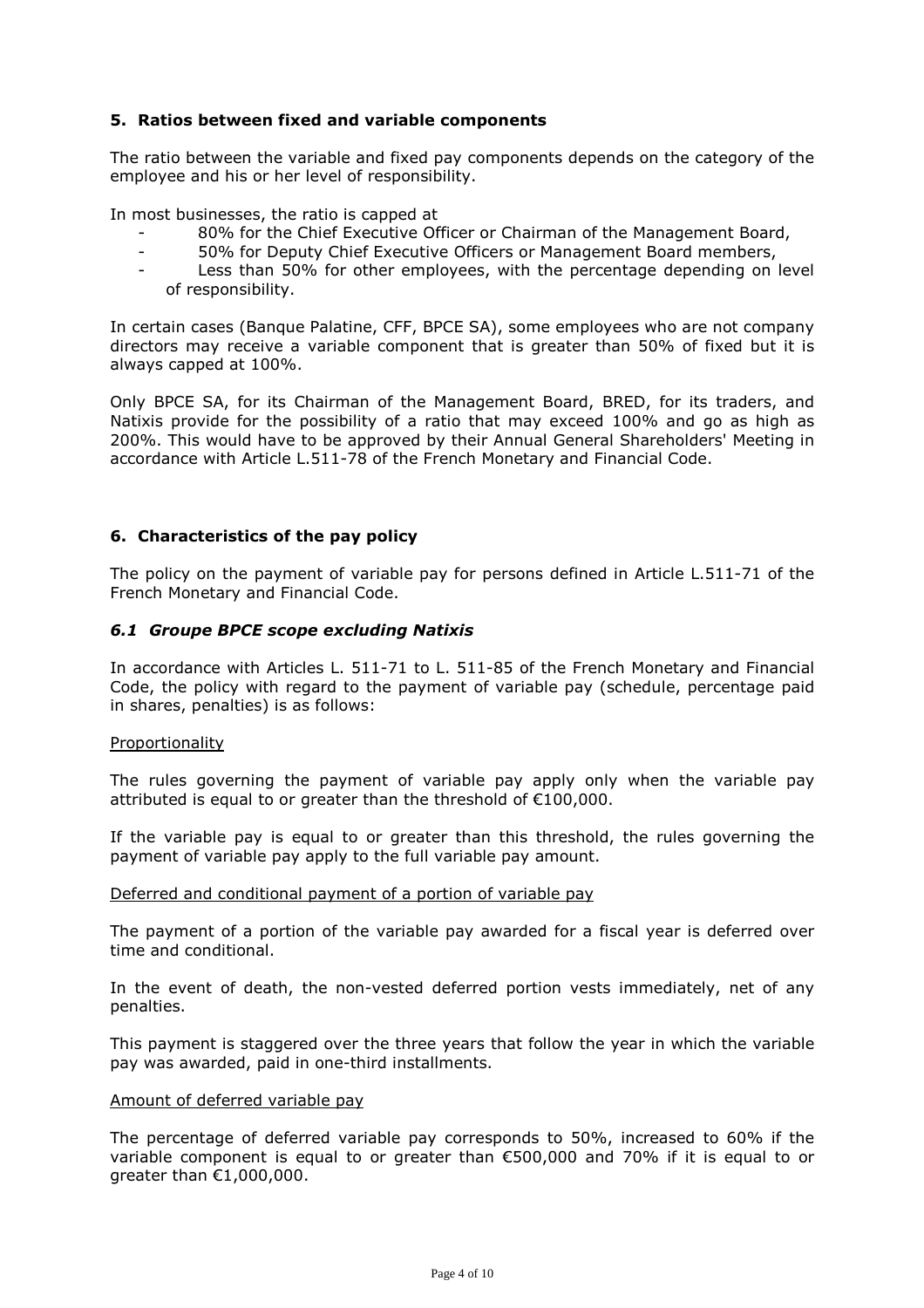### Payment in securities or equivalent instruments

As Group businesses aside from Natixis are not listed companies, the deferred component of the variable pay takes the form of cash indexed on the basis of an indicator representing the change in the value of Groupe BPCE shares.

The indicator used is net income attributable to equity holders of the parent, assessed as a rolling average over the last three calendar years preceding the year pay is awarded and the years it is paid.

The indexing factor for the portions of the variable components awarded for 2013 and deferred to 2017 is 1.3283.

The indexing factor for the portions of the variable components awarded for 2014 and deferred to 2017 is 1.2409.

The indexing factor for the portions of the variable components awarded for 2015 and deferred to 2017 is 1.1158.

On account of the minimum additional retention period required by regulation, the conditional payment of the deferred portion of the variable component for year N is paid, at the earliest, on October 1 of years N+2, N+3 and N+4.

#### Application of penalties

Pursuant to Article L. 511-83 of the French Monetary and Financial Code, each governing body determines which situations may entail the reduction or elimination of deferred portions. For example, BPCE SA's Supervisory Board ruled, acting on a proposal by the Remuneration Committee, that the deferred pay portion would be paid only if normative ROE for the Group's core businesses was greater than or equal to 4%.

## *6.2 Natixis Scope*

The payment of a portion of the variable pay awarded is conditional and deferred over time if it exceeds a certain limit (€100,000 for the eurozone). This payment is made at a minimum in one-third installments and is staggered over the three years that follow the year in which the variable pay was awarded.

The deferred portion of variable pay represents at least 40% of variable pay awarded and 70% of the highest variable pay amounts. Variable pay awarded in the form of shares or equivalent financial instruments represents 50% of variable pay granted to regulated employees. This rule applies to variable pay awarded, both for the deferred and conditional components and for the portion that is not deferred. The vesting period for this component of deferred variable pay is combined with an additional six-month retention period.

Members of the Executive Management Committee are also eligible to receive performance shares under long-term plans; vesting of these shares over a four-year period is subject to the relative performance of Natixis shares.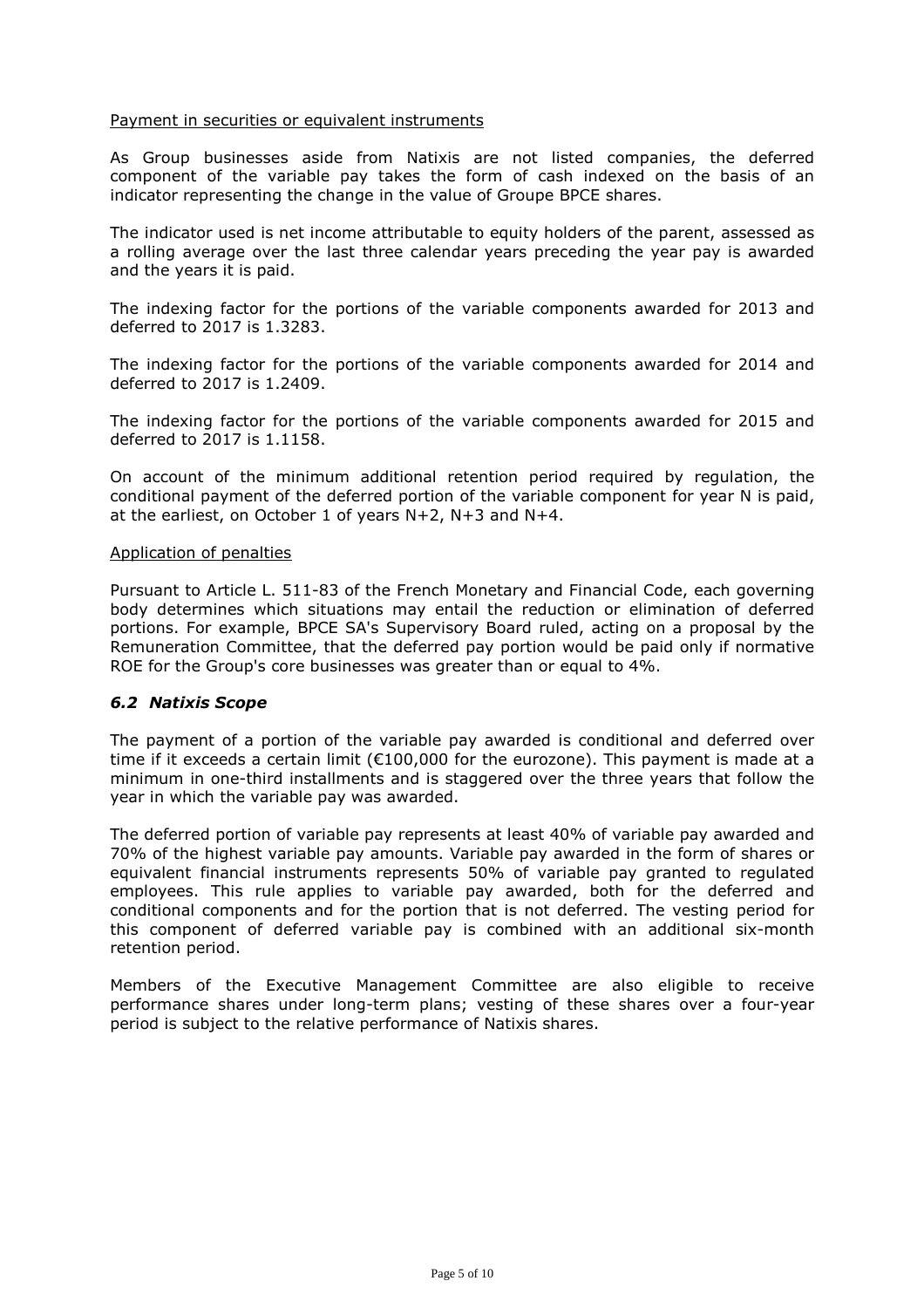## **Payment methods for the regulated population in 2016**



 The vesting of the components of deferred variable pay is contingent on meeting performance conditions related to the company's earnings, and/or those of the business line and/or of the product line, along with Natixis's compliance with its regulatory capital requirements. These conditions are explained when the pay is awarded.

The components of deferred variable pay that have not yet vested may be reduced or eliminated if the employee behaves in such a way as to expose Natixis to unusual material risk.

In addition, each year regulated employees and capital markets front-office employees must meet predetermined targets regarding risk management and compliance: behavior with respect to adherence to risk and compliance rules is systematically considered in awarding annual variable pay.

Guaranteed variable pay is prohibited, unless hiring from outside Groupe BPCE. In this case, the guarantee is strictly limited to one year.

All recipients of deferred variable pay are prohibited from using personal hedging or insurance strategies for both the vesting period and the lock-up period.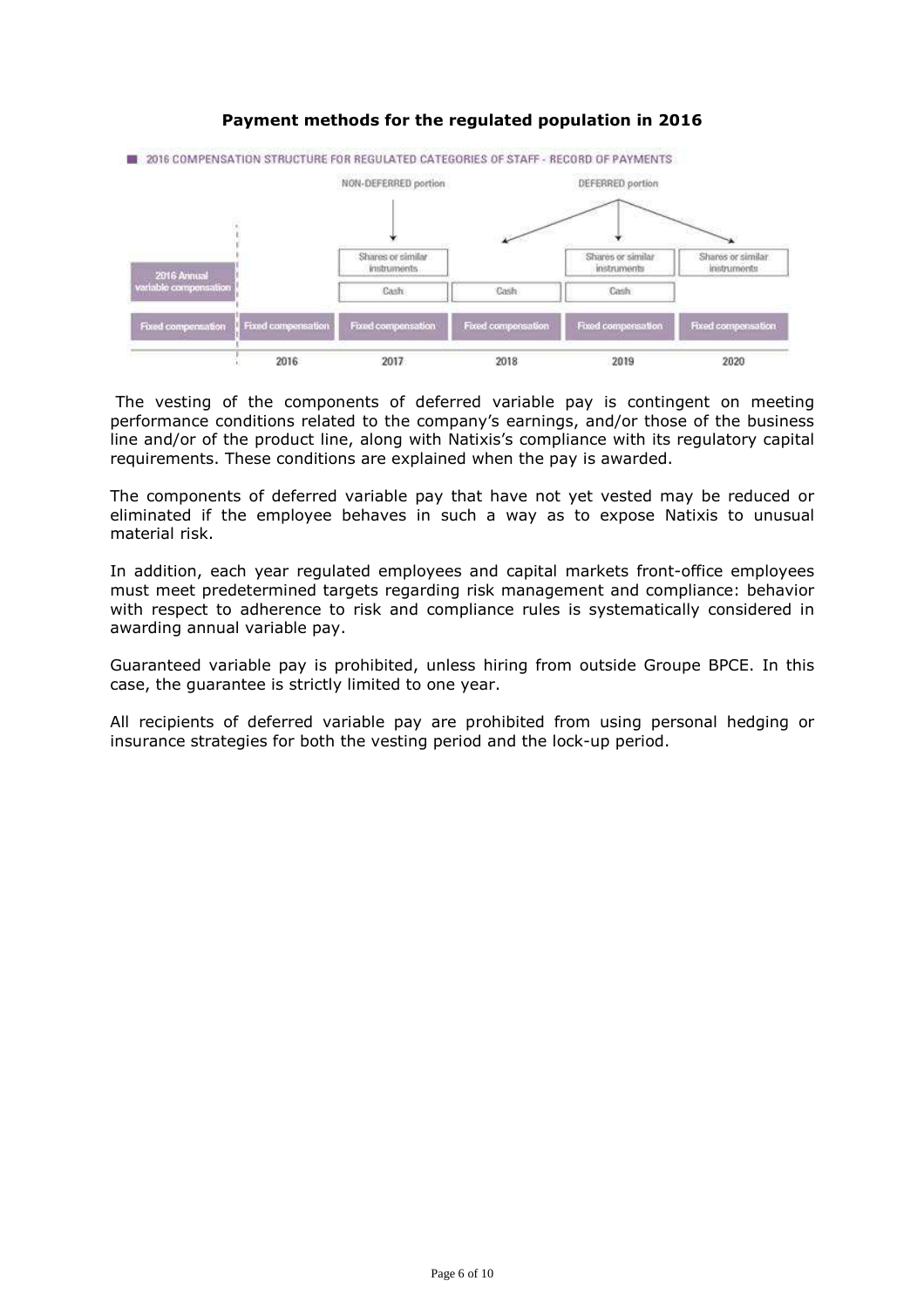# **7. Aggregate quantitative information**

# **Table 1**

### **Aggregate quantitative information on pay, broken down by area of activity**

Article 450 g) of EU Regulation No. 575/2013

| <b>BPCE</b>      | Management<br>bodv<br>executive<br>function | Management<br>body<br>supervisory<br>function (1) | Corporate and<br>Investment<br>Banking | Retail Banking | Asset<br>management | Support<br>functions | Independent<br>control<br>function | Other       | Total        |
|------------------|---------------------------------------------|---------------------------------------------------|----------------------------------------|----------------|---------------------|----------------------|------------------------------------|-------------|--------------|
| Headcount (2)    | 187.1                                       | 74.4                                              | 288.7                                  | 567.1          | 19.0                | 594.6                | 381.0                              | 106.9       | 2,189.1      |
| <b>Fixed pay</b> | €42,868,043                                 | €1,775,902                                        | €74,808,073                            | €44,601,641    | €1,555,684          | €55,370,471          | €35,357,459                        | €11,605,597 | €267,942,870 |
| Variable pay     | €25,809,980                                 | €0                                                | €78,859,764                            | €6,393,160     | €345,398            | €9,167,798           | €8,787,715                         | €5,334,382  | €134,698,197 |
| Total pay        | €68,678,023                                 | €1,775,902                                        | €153,667,838                           | €50,994,801    | €1,901,082          | €64,538,270          | €44,145,173                        | €16,939,979 | €402,641,068 |

(1) Limited to the scope covering BPCE SA, BPCE SFH, NATIXIS, CFF, Compagnie de Financement Foncier, Banque Palatine, BPCE International

(2) Headcount stated prorata temporis - Elimination of doubles in each area of activity from the total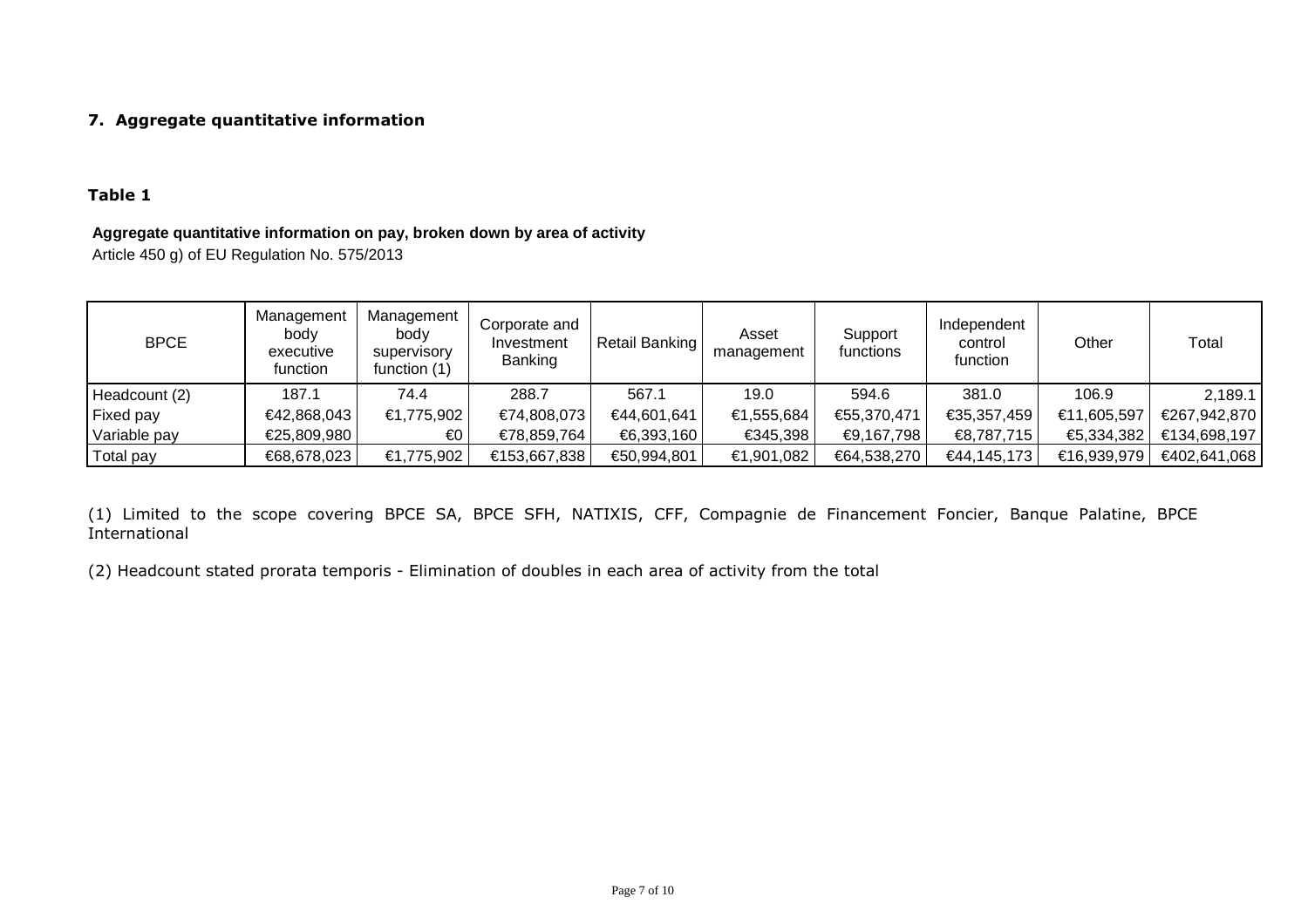# **Table 2**

**Aggregate quantitative information on pay, broken down by employee category (managers and staff members whose activities have a material impact on the institution's risk profile)** Article 450 h) of EU Regulation No. 575/2013

| <b>BPCE</b>                                                                            | Management<br>body $(1)$ | Other        | Total          |
|----------------------------------------------------------------------------------------|--------------------------|--------------|----------------|
| Headcount (2)                                                                          | 239.7                    | 1,957.5      | 2,189.1        |
| Total pay                                                                              | €70,453,925              | €332,187,143 | €402,641,068   |
| - of which fixed pay                                                                   | €44,643,945              | €223,298,926 | €267,942,870   |
| - of which variable pay                                                                | €25,809,980              | €108,888,217 | €134,698,197   |
| - of which non-deferred                                                                | €15,917,123              | €68,310,366  | €84,227,490    |
| - of which cash                                                                        | €14,506,720              | €48,155,069  | €62,661,789    |
| - of which shares and equivalent instruments                                           | €1,410,404               | €20,155,300  | €21,565,704    |
| - of which other instruments                                                           | €0                       | €0           | €0             |
| - of which deferred                                                                    | €9,892,857               | €40,577,851  | €50,470,708    |
| - of which cash                                                                        | €2,077,242               | €19,381,583  | €21,458,825    |
| - of which shares and equivalent instruments                                           | €7,815,615               | €21,196,267  | €29,011,882    |
| - of which other instruments                                                           | €0                       | €0           | €0             |
| Amounts outstanding on variable pay awarded for previous years and not yet vested      | €11,026,980              | €42,245,262  | €53,272,242    |
| Amount of variable pay awarded for previous years and already vested (after reduction) | €7,714,308               | €21,569,280  | €29,283,588    |
| - Value of reductions performed                                                        | €0                       | €0           | €0             |
| Severance pay awarded                                                                  |                          |              | €11,176,352    |
| Number of recipients of severance pay                                                  |                          |              | 36             |
| Highest severance pay awarded                                                          |                          |              | €845,767       |
| Signing bonuses                                                                        |                          |              | €951,491       |
| Signing bonus recipients                                                               |                          |              | 4 <sup>1</sup> |

(1) For the supervisory function: limited to the scope covering BPCE SA, BPCE SFH, NATIXIS, CFF, Compagnie de Financement Foncier, Banque Palatine, BPCE International

(2) Headcount stated prorata temporis - Elimination of doubles in each area of activity from the total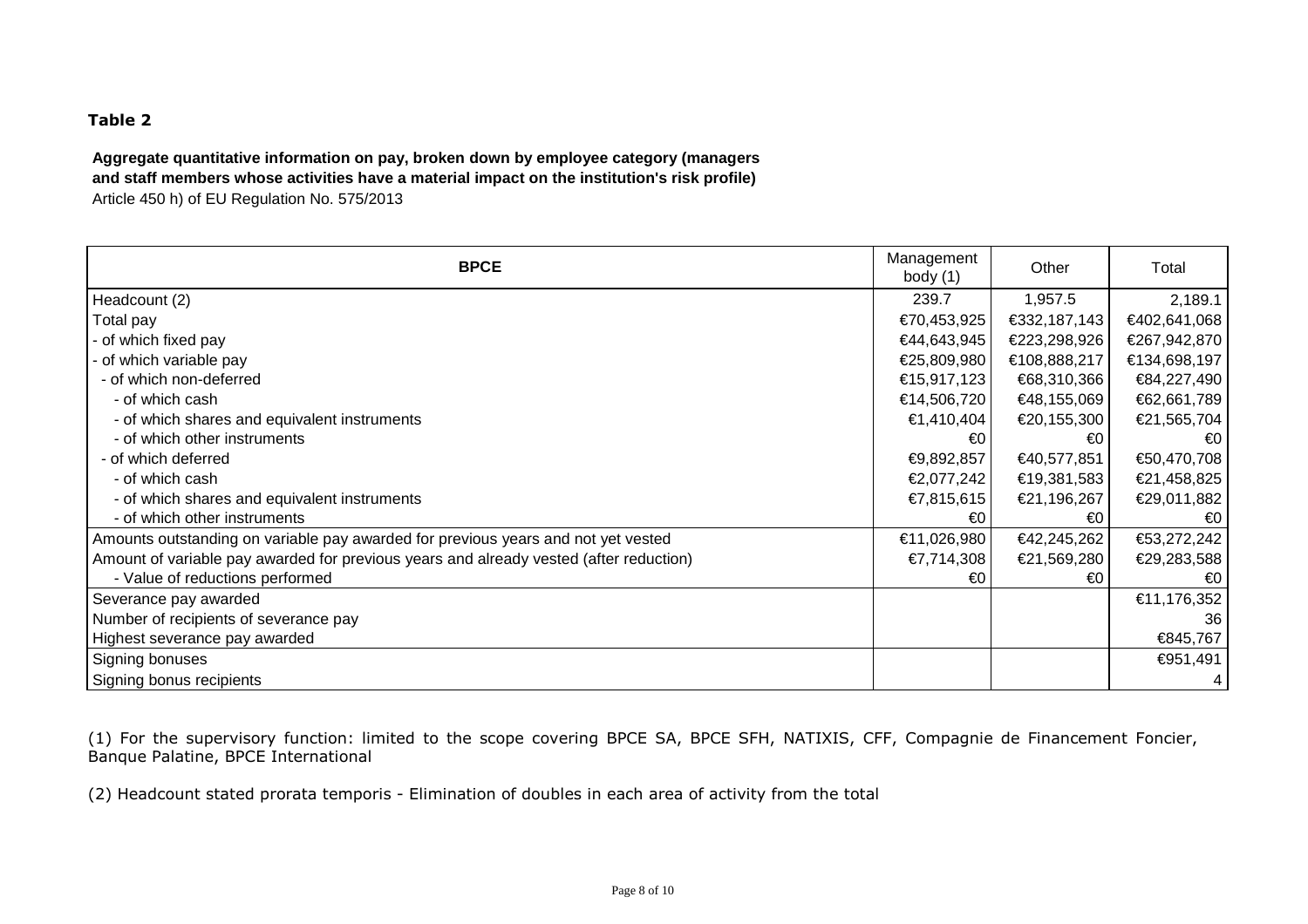# **Table 3**

# **BPCE**

## **Aggregate quantitative information on pay between €1,000,000 and €5,000,000**

Article 450 i) of EU Regulation No. 575/2013 – Article 266

|                               | <b>Management body</b><br>- Executive function - |                          |                                                                                                |              |  |  |
|-------------------------------|--------------------------------------------------|--------------------------|------------------------------------------------------------------------------------------------|--------------|--|--|
| Total pay in euros            |                                                  | Headcount   Fixed salary | of which fixed duty<br>allowances and<br>additional fixed pay<br>for international<br>mobility | Variable pay |  |  |
| From €1,000,000 to €2,000,000 | 8                                                | €4,930,000               | €780,000                                                                                       | €7,779,917   |  |  |
| From €2,000,000 to €3,000,000 |                                                  |                          |                                                                                                |              |  |  |
| From €3,000,000 to €4,000,000 |                                                  |                          |                                                                                                |              |  |  |
| From €4,000,000 to €5,000,000 |                                                  |                          |                                                                                                |              |  |  |

|                               | <b>Corporate and Investment Banking</b> |                  |                                                                                                |              |  |  |
|-------------------------------|-----------------------------------------|------------------|------------------------------------------------------------------------------------------------|--------------|--|--|
| Total pay in euros            | <b>Headcount</b>                        | <b>Fixed pay</b> | of which fixed duty<br>allowances and<br>additional fixed pay<br>for international<br>mobility | Variable pay |  |  |
| From €1,000,000 to €2,000,000 | 17                                      | €8,946,777       | €3,112,074                                                                                     | €13,864,082  |  |  |
| From €2,000,000 to €3,000,000 | 4                                       | €3,599,568       | €1,907,877                                                                                     | €6,345,223   |  |  |
| From €3,000,000 to €4,000,000 |                                         | €1,099,149       | €695,380                                                                                       | €2,153,435   |  |  |
| From €4,000,000 to €5,000,000 |                                         |                  |                                                                                                |              |  |  |